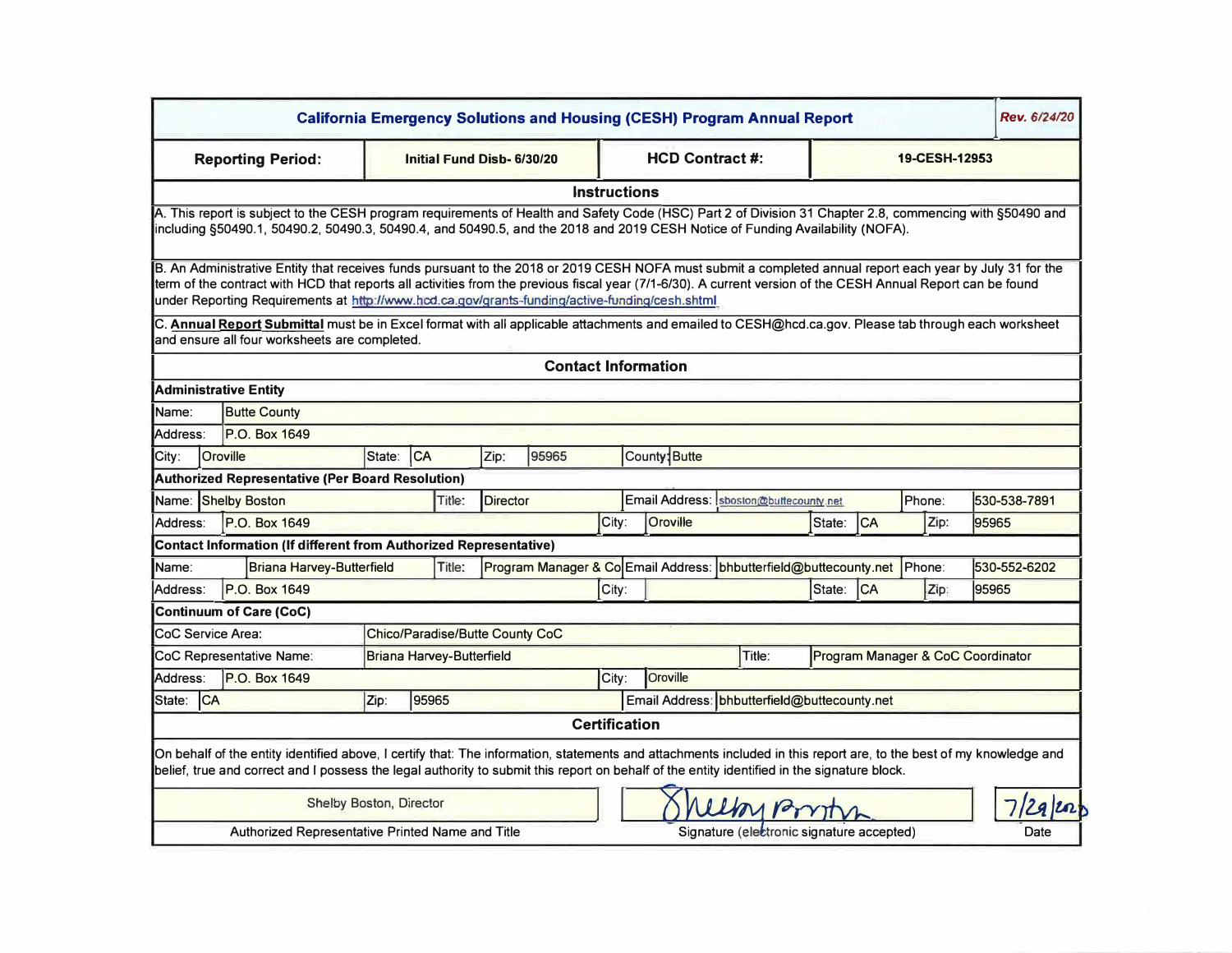| Reporting Period: Initial Fund Disb- 6/30/20                                                                                                                                                                                                                                                                                                                                                                                                                                                                          |                      | HCD Contract Number: 19-CESH-12953                                                                                                                                                                                                                                                                                                                                                                                                                                                                                                                                                                                                                                                                                                                                                                                                                         |
|-----------------------------------------------------------------------------------------------------------------------------------------------------------------------------------------------------------------------------------------------------------------------------------------------------------------------------------------------------------------------------------------------------------------------------------------------------------------------------------------------------------------------|----------------------|------------------------------------------------------------------------------------------------------------------------------------------------------------------------------------------------------------------------------------------------------------------------------------------------------------------------------------------------------------------------------------------------------------------------------------------------------------------------------------------------------------------------------------------------------------------------------------------------------------------------------------------------------------------------------------------------------------------------------------------------------------------------------------------------------------------------------------------------------------|
|                                                                                                                                                                                                                                                                                                                                                                                                                                                                                                                       | <b>Documentation</b> |                                                                                                                                                                                                                                                                                                                                                                                                                                                                                                                                                                                                                                                                                                                                                                                                                                                            |
|                                                                                                                                                                                                                                                                                                                                                                                                                                                                                                                       | Attached?<br>Yes,    |                                                                                                                                                                                                                                                                                                                                                                                                                                                                                                                                                                                                                                                                                                                                                                                                                                                            |
| <b>Reporting Requirements CESH NOFA Section II.F.</b>                                                                                                                                                                                                                                                                                                                                                                                                                                                                 | No or N/A            | List supporting documentation and comments. If "No" or "N/A" is selected, please clarify.                                                                                                                                                                                                                                                                                                                                                                                                                                                                                                                                                                                                                                                                                                                                                                  |
| Provide the AE's program or project selection process performed to<br>allocate available funds to subrecipients qualified to carry out the<br>eligible activities.<br><b>Standard Agreement: Exhibit</b><br>D, Section 6, Part B(1)                                                                                                                                                                                                                                                                                   | Yes                  | ATTACHMENT 1: The Butte Countywide CoC (Butte CoC) released a combined local NOFA on June 17, 2019 which<br>included \$226,060 CESH funds for Operating Support for Emergency Interventions. ATTACHMENT 2 - Addendum to<br>NOFA issued July 2, 2019. The proposals were reviewed and scored by the Review Committee. Oral interviews with<br>each applicant were conducted in an open forum. ATTACHMENT 3 - The Review Committee made its recommendation<br>for funding to the Butte CoC voting membership on July 15, 2019. ATTACHMENT 3a: On August 19, 2019, the Butte<br>CoC Council voted to award Butte County \$125,000 Rental Assistance, Housing Relocation and Stabilization to support<br>housing placements, and \$185,851 Systems Support to fund a Housing Navigatator to support HMIS and Coordinated<br>Entry activities of the Butte CoC. |
| Provide amounts awarded to subrecipients, with the activity (ies)<br>identified.<br>Standard Agreement: Exhibit D, Section 6, Part B(2)<br>AE<br>must issue award letters to any subrecipients within 24 months of the date<br>of an HCD award letter. If no subrecipient will be awarded, select "N/A." If<br>subrecipient will be awarded, but has not been yet, select "No" and clarify.<br>Supporting documentation may include award letters or subrecipient<br>agreements that demonstrate proposed activities. | Yes                  | Amounts awarded to subrecipients are as follows: Activity #1 - Rental Assistance, Housing Relocation, and Stabilization<br>Services: ATTACHMENT 3a - Butte County: \$125,000; Activity #4 - Operating Support for Emergency Housing<br>Interventions: ATTACHMENT 3 - True North Housing Alliance, Inc.: \$226,060; Activity #5 - Systems Support:<br>ATTACHMENT 3a - Butte County: \$185,851; Projected Administrative Costs \$28,257                                                                                                                                                                                                                                                                                                                                                                                                                      |
| Provide projected performance measures.<br>Standard Agreement: Exhibit D, Section 6, Part B(3)                                                                                                                                                                                                                                                                                                                                                                                                                        | Yes                  | Projected performance measures for subrecipient are as follows (see highlighted sections of Attachments):<br>ATTACHMENT 4 - True North Housing Alliance - Serve 488 individuals and 300 households over the term of the grant.                                                                                                                                                                                                                                                                                                                                                                                                                                                                                                                                                                                                                             |
| Provide contract expenditures.<br>Standard Agreement: Exhibit D, Section 6, Part B(4)<br>Supporting documentation may include invoices, general ledger, etc.                                                                                                                                                                                                                                                                                                                                                          | N/A                  | There have been no contract expenditures during the report period.                                                                                                                                                                                                                                                                                                                                                                                                                                                                                                                                                                                                                                                                                                                                                                                         |
| Provide a copy of expenditures and activities of any subrecipients.<br>Standard Agreement: Exhibit D, Section 6, Part B(5)<br>Provide<br>each year of the term of the contract with HCD until all funds awarded to a<br>subrecipient have been expended.<br>Supporting documentation may include sub-accounting form, budget,<br>expenditures form, etc.                                                                                                                                                              | N/A                  | There have been no expenditures of subrecipient from initial fund disbursement through 6/30/2020.                                                                                                                                                                                                                                                                                                                                                                                                                                                                                                                                                                                                                                                                                                                                                          |
| Provide a copy of any income the AE or subrecipient received from<br>funded activities (program income) earned from the CESH FUND, such<br>as interest earned?<br><b>CESH NOFA:</b><br>Section II, F(6) and expenditures consistent with the requirements of the<br>CESH program for the eligible activities described in Section II.B.<br>Supporting documentation may include bank statements, general ledger,<br>etc.                                                                                              | N/A                  | There has been no interest earned on CESH funds (19-CESH-12953) awarded during the report period.                                                                                                                                                                                                                                                                                                                                                                                                                                                                                                                                                                                                                                                                                                                                                          |
| Have you performed an onsite monitoring visit of subrecipients and/or N/A<br>any other services providers?<br>Standard<br>One site visit is<br>Agreement: Exhibit D, Section 5, Part A<br>required at least once during the grant period. Submit proof of site visit and<br>outcome of site visit.                                                                                                                                                                                                                    |                      | No onsite monitoring visits were conducted by the Administrative Entity during the report period.                                                                                                                                                                                                                                                                                                                                                                                                                                                                                                                                                                                                                                                                                                                                                          |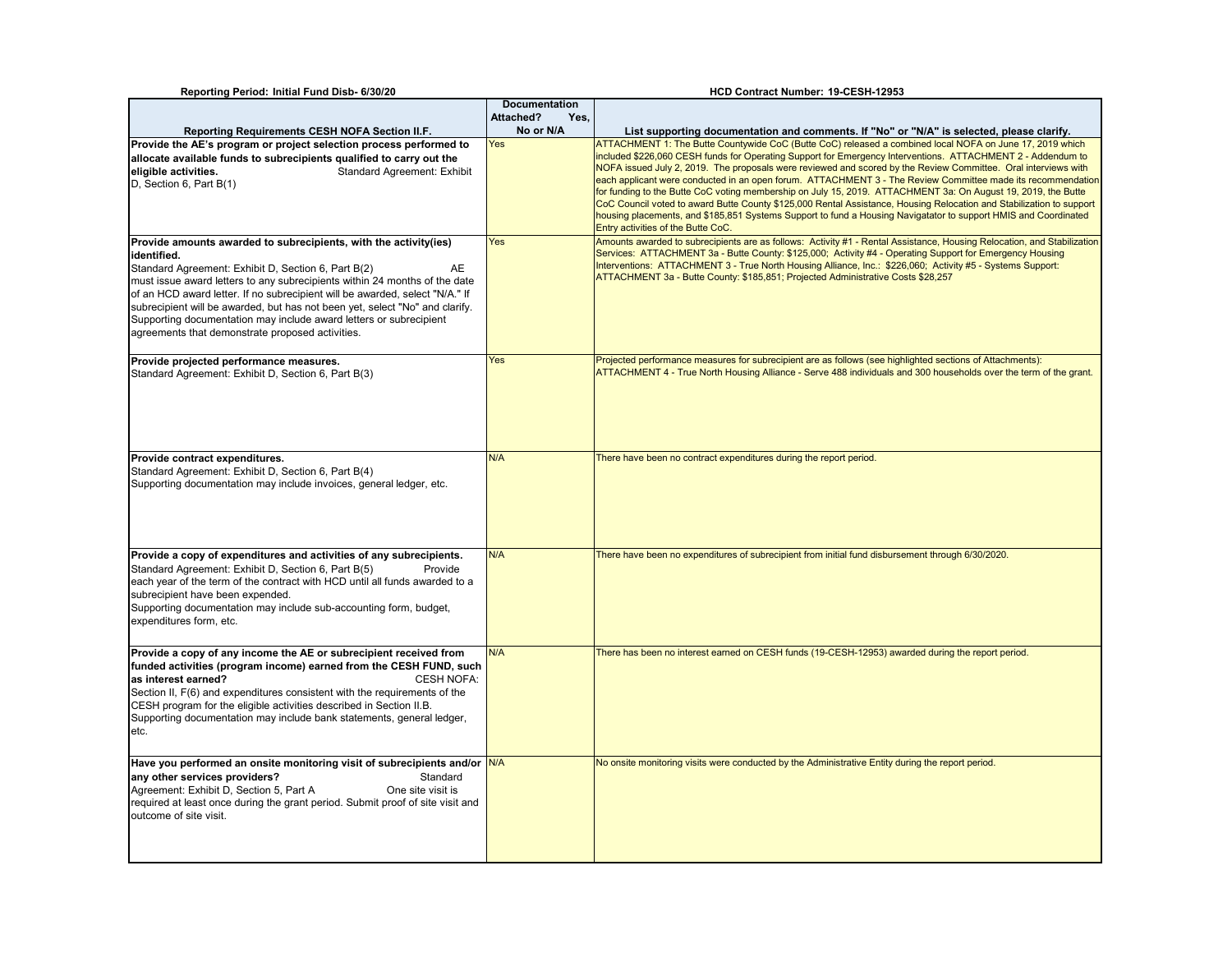|                                   |                                                           |                                                                                                                                                                                                                                                                          | <b>Reporting Period:</b>                   | Initial Fund Disb- 6/30/20                                                                                             | HCD Contract Number: 19-CESH-12953                                                                                                                                                                                                                                                                                                                           |  |  |  |  |  |  |
|-----------------------------------|-----------------------------------------------------------|--------------------------------------------------------------------------------------------------------------------------------------------------------------------------------------------------------------------------------------------------------------------------|--------------------------------------------|------------------------------------------------------------------------------------------------------------------------|--------------------------------------------------------------------------------------------------------------------------------------------------------------------------------------------------------------------------------------------------------------------------------------------------------------------------------------------------------------|--|--|--|--|--|--|
|                                   |                                                           |                                                                                                                                                                                                                                                                          | CoC Service Area Allocation Award: 565,168 |                                                                                                                        | Administrative Costs Awarded: 28,257<br><b>Expenditures and Activities</b>                                                                                                                                                                                                                                                                                   |  |  |  |  |  |  |
|                                   |                                                           |                                                                                                                                                                                                                                                                          |                                            |                                                                                                                        | Rental assistance, housing relocation & stabilization services to ensure housing affordability to individuals experiencing homelessness or who are at risk of homelessness. Shall not exceed 48 months for                                                                                                                                                   |  |  |  |  |  |  |
| Activity #1                       |                                                           |                                                                                                                                                                                                                                                                          |                                            | each assisted household, rent payments shall not exceed two times the current HUD fair market rent for the local area. |                                                                                                                                                                                                                                                                                                                                                              |  |  |  |  |  |  |
| <b>Activity #2</b><br>Activity #3 |                                                           |                                                                                                                                                                                                                                                                          |                                            |                                                                                                                        | Operating subsidies in the form of 15-year capitalized operating reserves for new and existing affordable permanent housing units for homeless individuals and/or families.<br>Flexible housing subsidy funds for local programs that establish or support the provision of rental subsidies in permanent housing to assist homeless individuals & families. |  |  |  |  |  |  |
| Activity #4                       |                                                           | Operating support for emergency housing interventions including but not limited to: navigation centers, street outreach, and shelter diversion. The AE shall not use more than 40% of any funds allocated<br>in a fiscal year for this activity.                         |                                            |                                                                                                                        |                                                                                                                                                                                                                                                                                                                                                              |  |  |  |  |  |  |
| Activity #5                       |                                                           | Systems support for activities necessary to maintain a comprehensive homeless services and housing delivery system, including Coordinated Entry System (CES) data, and Homeless Management<br>Information System (HMIS) reporting, and homelessness planning activities. |                                            |                                                                                                                        |                                                                                                                                                                                                                                                                                                                                                              |  |  |  |  |  |  |
| Activity #6                       |                                                           | Develop or update a CES, if the CoC does not have a system in place that meets the applicable HUD requirements, as set forth in Section II.E.3.b of the NOFA. Eligible costs do not include capital<br>development activities.                                           |                                            |                                                                                                                        |                                                                                                                                                                                                                                                                                                                                                              |  |  |  |  |  |  |
| Activity #7                       |                                                           | Development of a plan addressing actions to be taken within the CoC service area if no such plan exists. Plan shall be submitted to HCD prior to expiration of HCD contract.                                                                                             |                                            |                                                                                                                        |                                                                                                                                                                                                                                                                                                                                                              |  |  |  |  |  |  |
|                                   | <b>Eligible Activities</b>                                |                                                                                                                                                                                                                                                                          | <b>Description of Activity</b>             |                                                                                                                        |                                                                                                                                                                                                                                                                                                                                                              |  |  |  |  |  |  |
| <b>Activity</b>                   | <b>Actual amount</b><br>expended for<br>eligible activity | Activity as a %<br>of Allocation<br>amount<br>awarded                                                                                                                                                                                                                    |                                            | Describe how funds were used to carry out the selected Activity                                                        |                                                                                                                                                                                                                                                                                                                                                              |  |  |  |  |  |  |
| Activity #1                       | \$0                                                       | 22.1%                                                                                                                                                                                                                                                                    |                                            |                                                                                                                        |                                                                                                                                                                                                                                                                                                                                                              |  |  |  |  |  |  |
| Activity #4                       | \$0                                                       | 40.0%                                                                                                                                                                                                                                                                    |                                            |                                                                                                                        |                                                                                                                                                                                                                                                                                                                                                              |  |  |  |  |  |  |
| Activity #5                       | \$0                                                       | 32.9%                                                                                                                                                                                                                                                                    |                                            |                                                                                                                        |                                                                                                                                                                                                                                                                                                                                                              |  |  |  |  |  |  |
|                                   |                                                           |                                                                                                                                                                                                                                                                          |                                            |                                                                                                                        |                                                                                                                                                                                                                                                                                                                                                              |  |  |  |  |  |  |
|                                   |                                                           |                                                                                                                                                                                                                                                                          |                                            |                                                                                                                        |                                                                                                                                                                                                                                                                                                                                                              |  |  |  |  |  |  |
|                                   |                                                           |                                                                                                                                                                                                                                                                          |                                            |                                                                                                                        |                                                                                                                                                                                                                                                                                                                                                              |  |  |  |  |  |  |
|                                   |                                                           |                                                                                                                                                                                                                                                                          |                                            |                                                                                                                        |                                                                                                                                                                                                                                                                                                                                                              |  |  |  |  |  |  |
| Total:                            | \$0                                                       | 95.0%                                                                                                                                                                                                                                                                    |                                            |                                                                                                                        |                                                                                                                                                                                                                                                                                                                                                              |  |  |  |  |  |  |